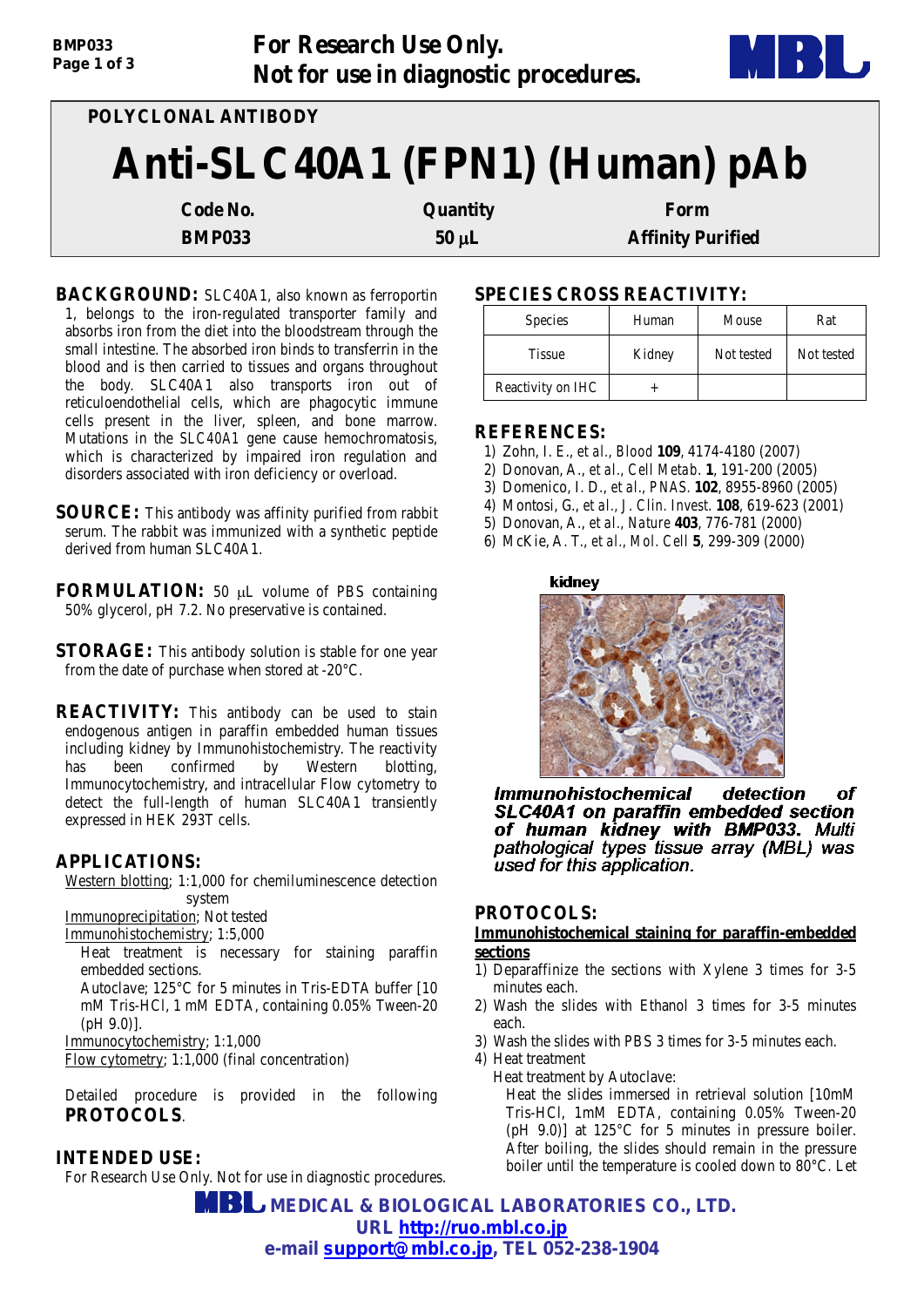the immersed slides further cool down at room temperature for 40 minutes.

- 5) Remove the slides from the citrate buffer and cover each section with  $3\%$  H<sub>2</sub>O<sub>2</sub> for 10 minutes at room temperature to block endogenous peroxidase activity. Wash 3 times in PBS for 5 minutes each.
- 6) Remove the slides from PBS, wipe gently around each section and cover tissues with PBS containing 0.5%BSA and 5% Normal goat serum for 30 minutes at room temperature to block non-specific staining. Do not wash.
- 7) Tip off the blocking buffer, wipe gently around each section and cover tissues with primary antibody diluted with blocking buffer as suggested in the **APPLICATIONS**.

**Note:** It is essential for every laboratory to determine the optional titers of the primary antibody to obtain the best result.

- 8) Incubate the sections for 2 hours at room temperature.
- 9) Wash the slides 3 times in PBS for 5 minutes each.
- 10) Wipe gently around each section and cover tissues with ENVISION/HRP polymer reagent (DAKO; code no. K1491). Incubate for 1 hour at room temperature. Wash as in step 9).
- 11) Visualize by reacting for 5 minutes with DAB substrate solution (DAKO; code no. K3465). \*DAB is a suspect carcinogen and must be handled with care. Always wear gloves.
- 12) Wash the slides in water for 5 minutes.
- 13) Counter stain in hematoxylin for 1 minute, wash the slides 3 times in water for 5 minutes each, and then immerse the slides in PBS for 5 minutes. Dehydrate by immersing in Ethanol 3 times for 3 minutes each, followed by immersing in Xylene 3 times for 3 minutes each.
- 14) Now ready for mounting.

(Positive control for Immunohistochemistry; Human kidney)



Western blot analysis of SLC40A1 expression in Myc-tagged SLC40A1 transfected 293T (2) and parental cell (1) using BMP033.

# **SDS-PAGE & Western Blotting**

1) Wash cells (approximately 1 x  $10^7$  cells) 3 times with PBS and suspend with 100  $\mu$ L of cold Lysis buffer [10 mM Tris-HCl (pH 7.5), 150 mM NaCl, 1% Triton X-100, 1% Sodium deoxycholate, 0.1% SDS] containing appropriate protease inhibitors. Incubate it at 4°C with rotating for 30 minutes, then sonicate briefly (up to 10 seconds).

- 2) Centrifuge the tube at 12,000 x g for 10 minutes at  $4^{\circ}$ C and transfer the supernatant to another tube.
- 3) Mix the sample with equal volume of Laemmli's sample buffer.
- 4) Incubate the samples for 1 hour at 37°C and centrifuge at 10,000 x g for 5 minutes. Transfer the supernatant into a new tube. Load 10 µL of the sample per lane in a 1 mm thick SDS-polyacrylamide gel for electrophoresis.
- 5) Blot the protein to a polyvinylidene difluoride (PVDF) membrane at 1 mA/cm<sup>2</sup> for 1 hour in a semi-dry transfer system (Transfer Buffer: 25 mM Tris, 190 mM glycine, 20% MeOH). See the manufacture's manual for precise transfer procedure.
- 6) To reduce nonspecific binding, soak the membrane in 5% skimmed milk (in PBS, pH 7.2) for 2 hours at room temperature, or overnight at 4°C.
- 7) Incubate the membrane with primary antibody diluted with PBS, pH 7.2 containing 2% skimmed milk as suggested in the **APPLICATIONS** for 2 hours at room temperature. (The concentration of antibody will depend on condition.)
- 8) Wash the membrane with PBS-T [0.05% Tween-20 in PBS] (5 minutes x 3 times).
- 9) Incubate the membrane with the 1:2,000 Anti-IgG (Rabbit) pAb-HRP (MBL; code no. 458) diluted with 2% skimmed milk (in PBS, pH 7.2) for 1 hour at room temperature.
- 10) Wash the membrane with PBS-T (10 minutes x 3 times).
- 11) Drain excess buffer on the membrane, then incubate it with appropriate chemiluminescence reagent for 1 minute.
- 12) Remove extra reagent from the membrane by dabbing with paper towel, and seal it in plastic wrap.
- 13) Expose and develop the film as usual. The condition for exposure and development may vary.



**Immunocytochemical** detection ΩĪ  $293T$ **SLC40A1** in transiently expressing SLC40A1 with BMP033 (right) or normal rabbit IgG (left).

# **Immunocytochemistry**

- 1) Culture the cells at an appropriate condition on a glass slide. (for example, spread  $1x10<sup>4</sup>$  cells for one slide, then incubate in a  $CO<sub>2</sub>$  incubator for one night.)
- 2) Wash the cells 3 times with PBS.
- 3) Fix the cells by immersing the slide in PBS containing 4% paraformaldehyde (PFA) for 10 minutes at 4°C.
- 4) Wash the slide 2 times with PBS containing 0.5% BSA.